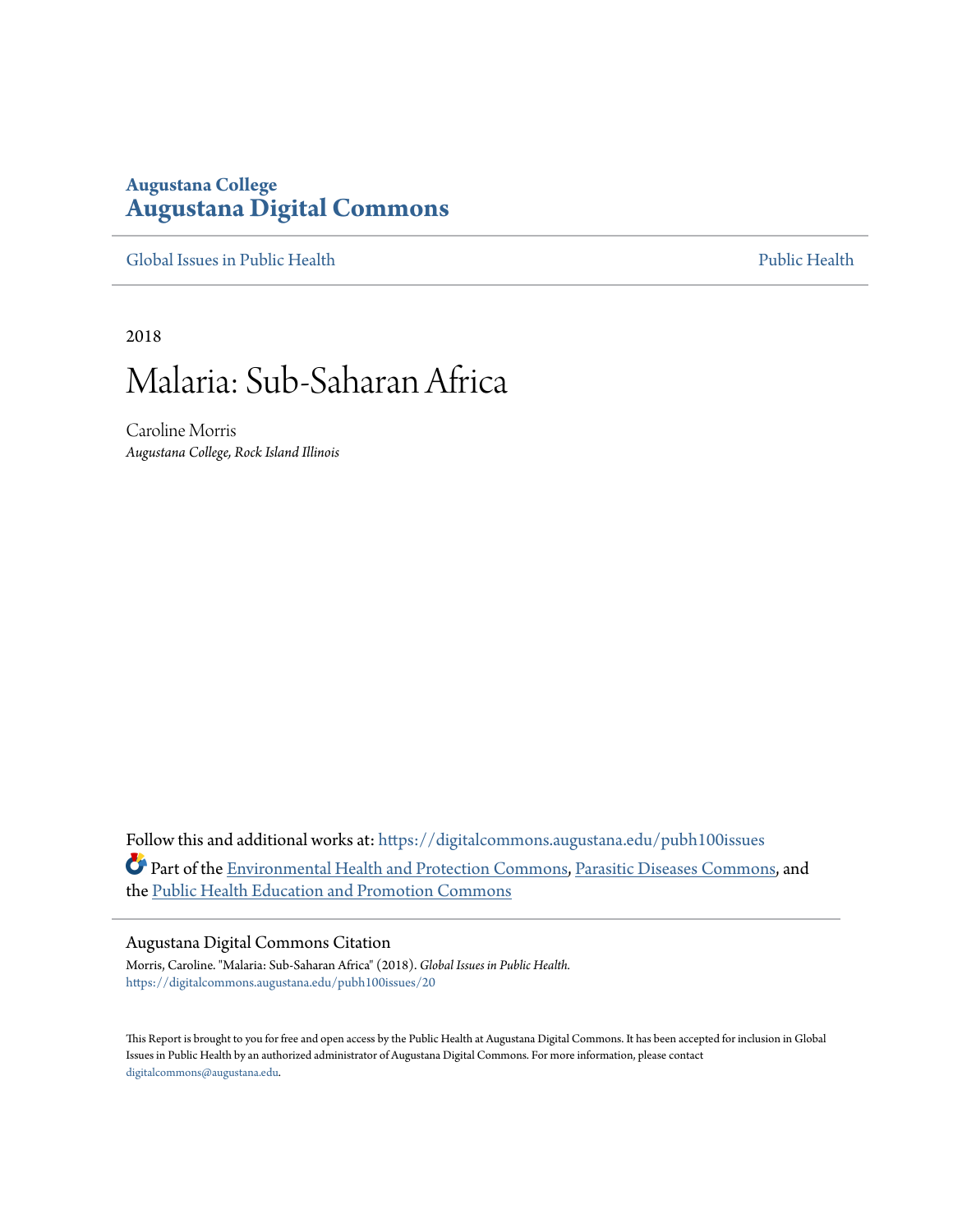# **Sub-Saharan Africa: Malaria**

## **Overview:**

Sub-Saharan Africa geographically is the large part of the continent that lies south of the Sahara Desert. It is home to many different ethnic and language groups including Afroasiatic, Khoisan, Niger-Congo and Nilo-Saharan. The population of Sub-Saharan Africa is 1.033 billion(Sub-Saharan Africa, 2015). It is home to many different biomes including tropical rainforests, savannas, grasslands, and deserts. Sub-Saharan Africa encounters many challenges because it is considered the poorest region in the world. Many major public health problems are seen in sub-Saharan Africa. These include poor sanitation, limited access to healthcare, HIV/AIDS, and malaria (Sub-Saharan Africa, 2015).

## **Malaria:**

A major issue that sub-Saharan Africa has suffered from is malaria. It is a communicable disease that is spread by the female *Anopheles* mosquito. The pathogen that causes malaria belongs to the genus *Plasmodium;* the species that cause malaria are: *P. falciparum, P. vivax, P. ovale, P. malariae and P. knowlesi.* Environmental causes are linked to high populations of mosquitoes. They include high temperature, high rainfall, and tropical environments. Living near a water source can increase the risk of contracting malaria as it is a breeding ground for the mosquitoes. These environmental factors greatly impact sub-Saharan Africa's issue with malaria and increase the incidence. Lifestyle choices that affect risk are non-screened houses. Rural areas without proper water and sanitation systems are also at a higher risk. Although it most heavily affects sub-Saharan Africa, malaria is also an issue in South Asia, the Caribbean, Middle East and Oceania (CDC, 2018).



<http://www.encoderesearch.com/Arginine-Malaria.htm>

#### **Epidemiology of Malaria:**

The first signs and symptoms of malaria happen 10-14 days after transmission. They include fever, headache, chills, vomiting, and body aches. Due to the generic nature of the symptoms, malaria can be difficult to diagnose; however, early diagnosis can prevent death and reduce the disease. Parasitebased diagnostic testing is used to diagnose malaria. It is transmitted by the female *Anopheles* mosquito. The intensity of transmission depends on the host, parasite, vector (mosquito), and the environment (WHO, 2018).

## **Risk Factors and Outcomes:**

Half of the world's population is at risk for contracting malaria. Children under 5 years of age, pregnant women, nonimmune immigrants, and travelers are all at a higher risk. There are protective factors, including

PUBH 100 Caroline Morris